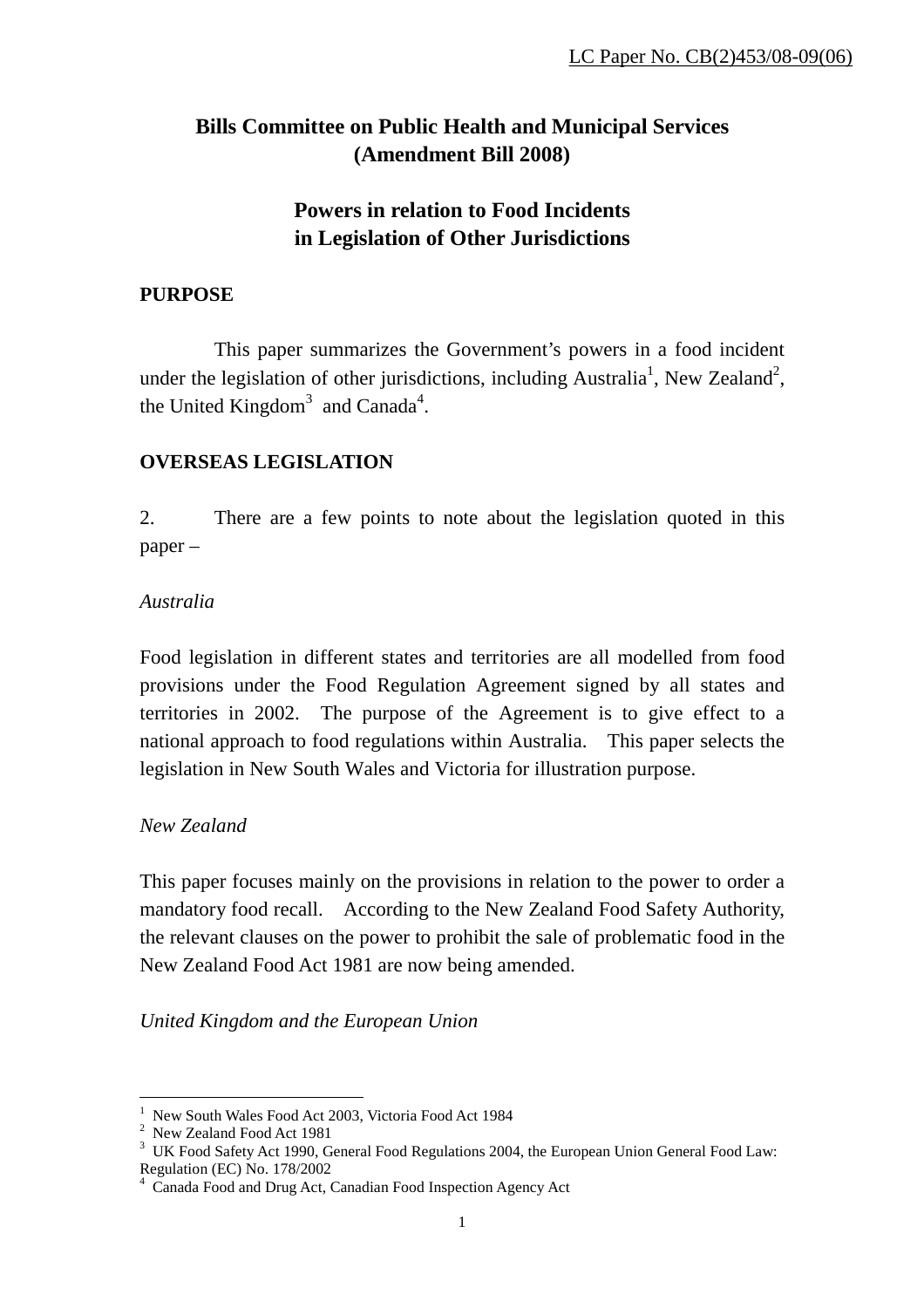The principle legislation relevant to food safety in the United Kingdom is the Food Safety Act 1990, supported by the General Food Regulations 2004. The Food Safety Act 1990 empowers the Minister of Agriculture, Fisheries and Food/the Secretary of State (in England or Wales), or the Secretary of State (in Scotland) to issue emergency control orders to prohibit the carrying out of commercial operations with respect to food which may pose imminent risk of injury to health. The General Food Regulations in conjunction with Regulation (EC) No. 178/2002 of the European Parliament stipulate the responsibility of food business operators on food safety, including the legal responsibility to recall problematic food.

#### *Canada*

The main legislation relevant to food safety in Canada are the Food and Drug Act and the Canadian Food Inspection Act. The Food and Drug Act empowers the Minister of Health to issue an interim order (e.g. to prohibit the sale of food) if the Minister believes that immediate action is required to deal with a significant risk, direct or indirect, to human life, health and safety. The Canadian Food Inspection empowers the Minister of Agriculture and Agri-food to order a mandatory food recall.

# **SCOPE OF CLAUSES EXTRACTED**

3. The overseas legislation mentioned above are summarised in Annex.

4. A full set of the overseas legislation (in English version only) have been provided to the Secretariat of the Legislative Council for Members' reference.

**Food and Health Bureau December 2008**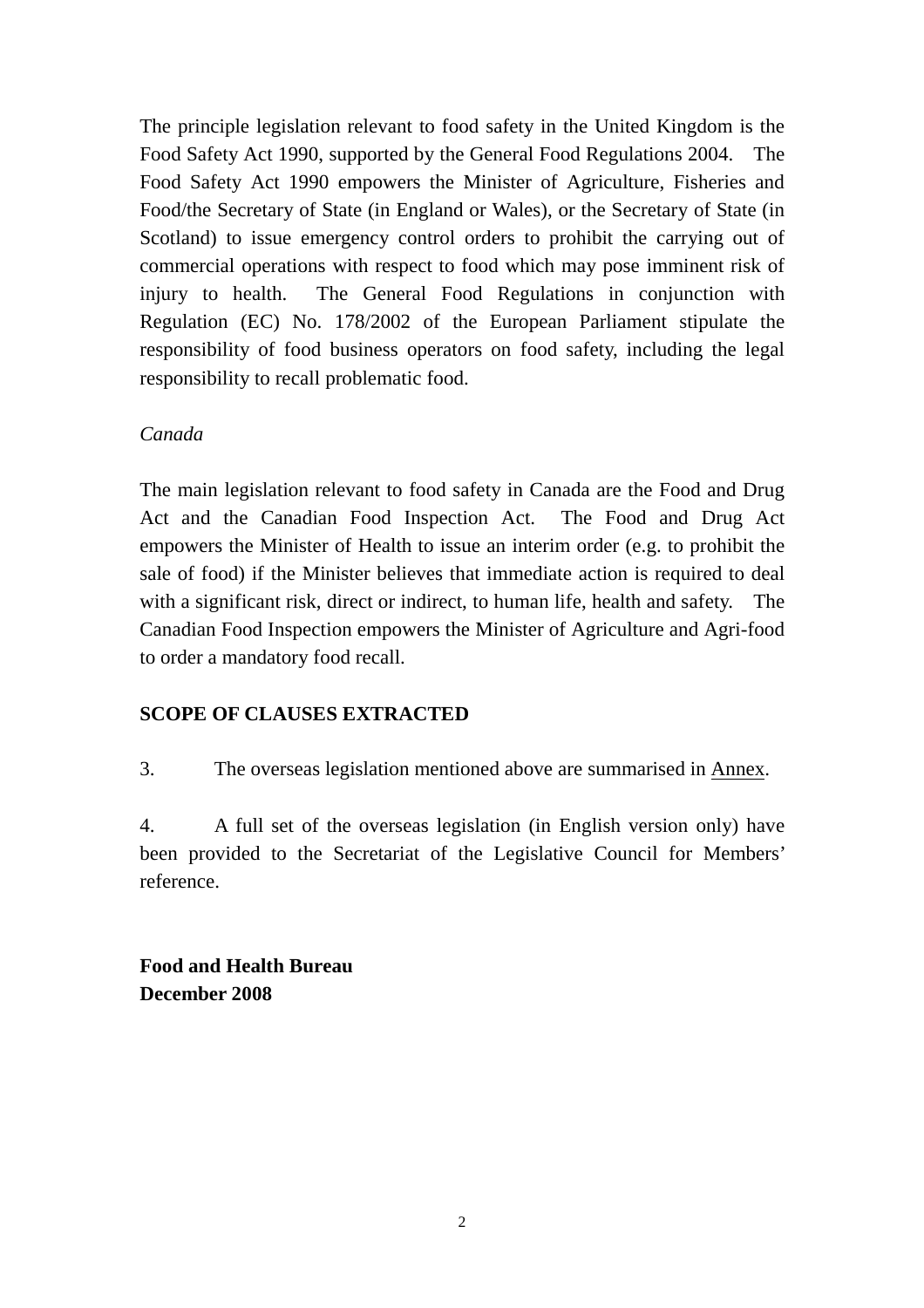# **Extract from Legislation in Other Jurisdictions Relating to Food Incident**

## **A. Triggers for the authorities to exercise the power**

#### Australia

*New South Wales Food Act 2003 - Section 30* 

An order may be made under this Part by the Food Authority if the Food Authority has reasonable grounds to believe that the making of the order is necessary to prevent or reduce the possibility of a serious danger to public health or to mitigate the adverse consequences of a serious danger to public health.

#### *Victoria Food Act 1984 - Section 44*

An order may be made under this Part by the Secretary if the Secretary has reasonable grounds to believe that the making of the order is necessary to prevent or reduce the possibility of a serious danger to public health or to mitigate the adverse consequences of a serious danger to public health.

#### New Zealand

#### *New Zealand Food Act 1981 – Section 40(1)*

The Minister may, for the purpose of protecting the public, issue to any importer, manufacturer, or seller of food, an order directing the recall of any food or appliance, or requiring the destruction or denaturing of any food that is unsound or unfit for human consumption or is damaged or deteriorated or perished, or that is contaminated with any poisonous, deleterious, or injurious substance.

## United Kingdom

*European General Food Law: Regulation (EC) No. 178/2002 – Article 19(1)* 

If a food business operator considers or has reason to believe that a food which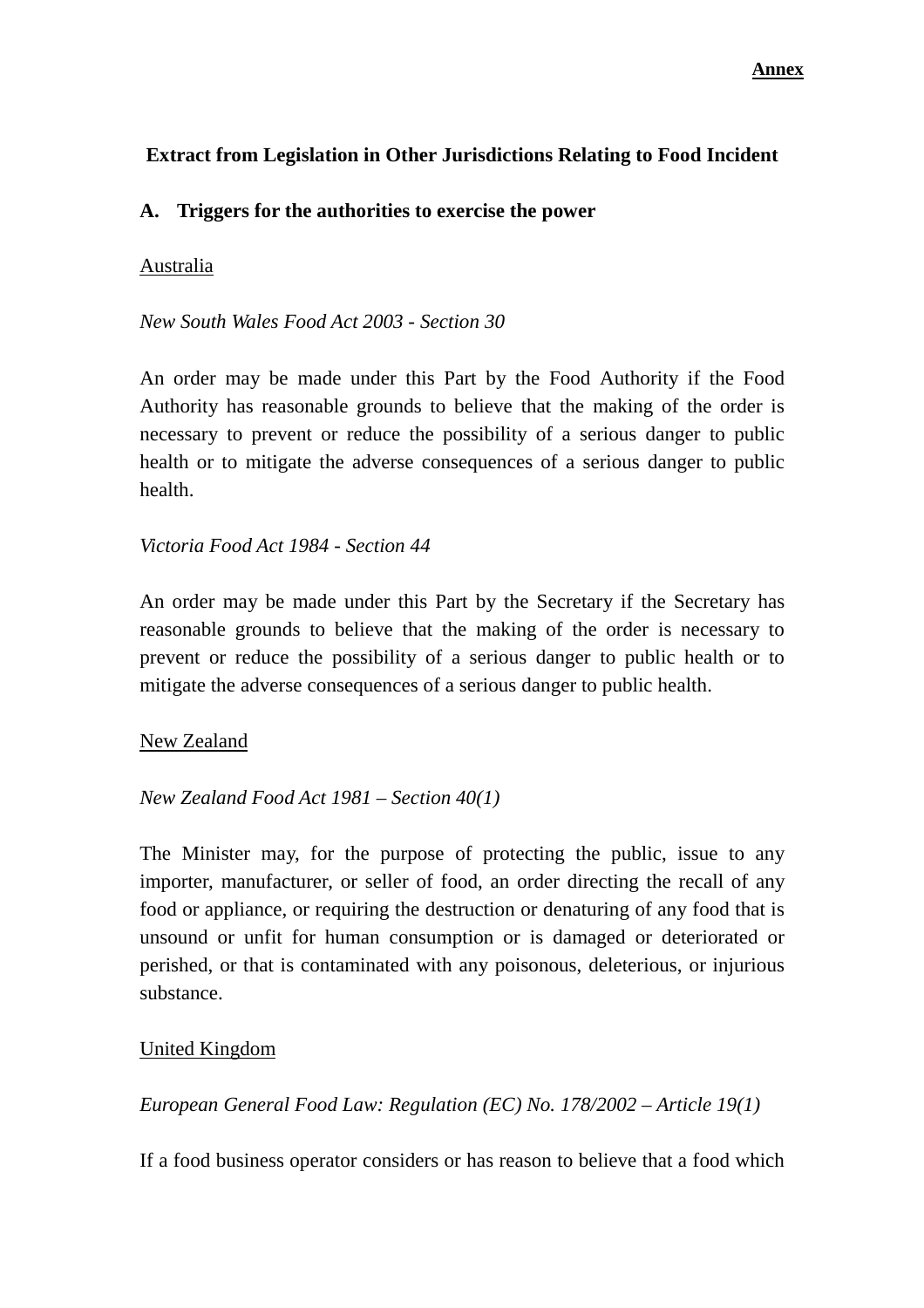it has imported, produced, processed, manufactured or distributed is not in compliance with the food safety requirements, it shall immediately initiate procedures to withdraw the food in question from the market where the food has left the immediate control of that initial food business operator and inform the competent authorities thereof. Where the product may have reached the consumer, the operator shall effectively and accurately inform the consumers of the reason for its withdrawal, and if necessary, recall from consumers products already supplied to them when other measures are not sufficient to achieve a high level of health protection.

## *United Kingdom Food Safety Act 1990 – Section 13(1)*

If it appears to the Minister that the carrying out of commercial operations with respect to food, food sources or contact materials of any class or description involves or may involve imminent risk of injury to health, he may, by an order (in this Act referred to as an "emergency control order"), prohibit the carrying out of such operations with respect to food, food sources or contact materials of that class or description.

## Canada

## *Canadian Food Inspection Agency Act / Food and Drug Act – Section 19(1)*

Where the Minister believes on reasonable grounds that a product regulated under an Act or provision that the Agency enforces or administers poses a risk to public, animal or plant health, the Minister may, by notice served on any person selling, marketing or distributing the product, order that the product be recalled or sent to a place designated by the Minister.

## *Canada Food and Drug Act – Section 30.1(1)*

The Minister may make an interim order that contains any provision that may be contained in a regulation made under this Act if the Minister believes that immediate action is required to deal with a significant risk, direct or indirect, to health, safety or the environment.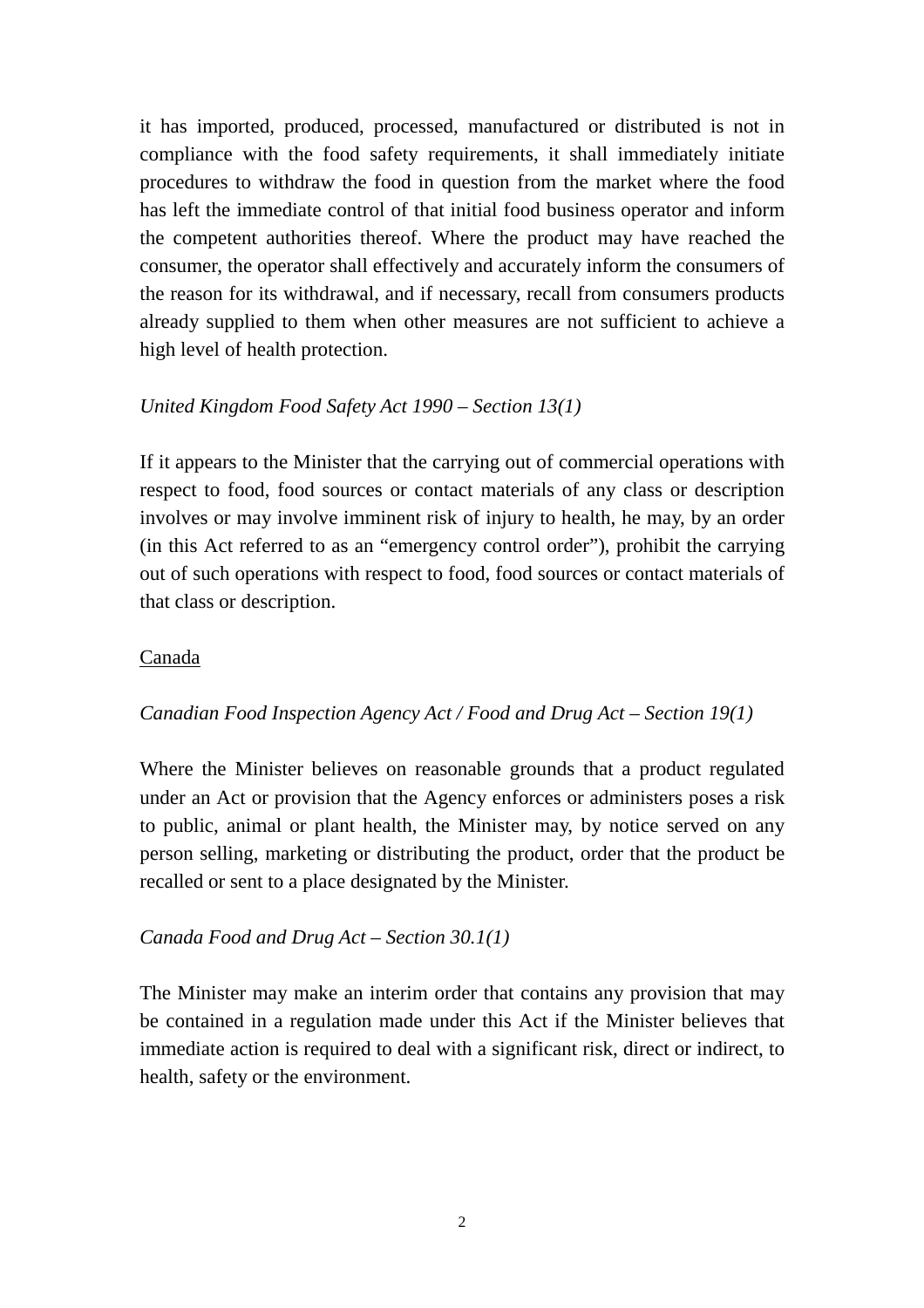#### **B. Compensation**

#### Australia

*New South Wales Food Act 2003 - Section 34* 

- (1) A person bound by an order under this Part who suffers loss as a result of the making of the order may apply to the Food Authority for compensation if the person considers that there were insufficient grounds for the making of the order.
- (2) If there were insufficient grounds for the making of the order, the Food Authority is to pay such compensation to the applicant as is just and reasonable.
- (3) The Food Authority is to send written notification of its determination as to the payment of compensation under this section to each applicant for the payment of such compensation.
- (4) If the Food Authority has not determined an application for compensation under this section within 28 days of receiving the application, the Food Authority is taken to have refused to pay any compensation.
- (5) An applicant for the payment of compensation under this section who is dissatisfied with a determination by the Food Authority as to the refusal to pay compensation or as to the amount of compensation may apply to the Administrative Decisions Tribunal for a review of the determination:
	- (a) within 28 days after the day on which notification of the determination was received, or
	- (b) in a case to which subsection (4) applies, within 28 days after the expiration of the 28-day period referred to in that subsection

*Victoria Food Act 1984 – Section 44D* 

- (1) A person bound by an order under this Part who suffers loss as a result of the making of the order may apply to the Secretary for compensation if the person considers that there were insufficient grounds for the making of the order.
- (2) If there were insufficient grounds for the making of the order, the Secretary is to pay just and reasonable compensation to the applicant.
- (3) The Secretary is to send written notification of the Secretary's determination as to the payment of compensation under this section to each applicant for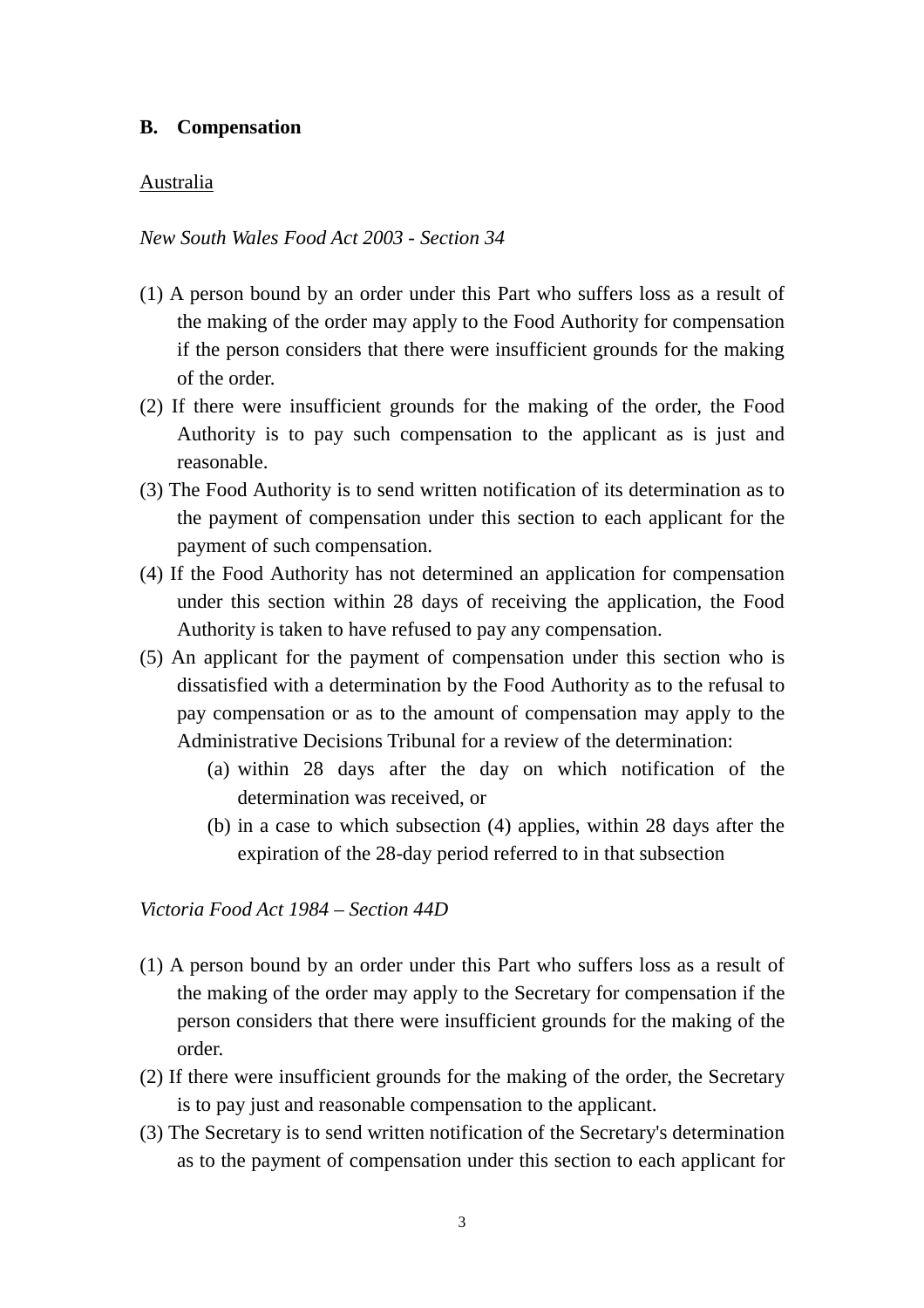the payment of compensation.

- (4) If the Secretary has not determined an application for compensation under this section within 28 days of receiving the application, the Secretary is taken to have refused to pay any compensation.
- (5) An applicant for the payment of compensation under this section who is dissatisfied with a determination by the Secretary as to the refusal to pay compensation or as to the amount of compensation may apply to the Magistrates' Court for a review of the determination-
	- (a) within 28 days after the day on which notification of the determination was received; or
	- (b) in a case to which subsection (4) applies, within 28 days after the 28-day period referred to in that subsection.
	- (6) If the amount of compensation sought exceeds the jurisdictional limit of the Magistrates' Court, the application under subsection (5) is to be made to the Supreme Court.

#### New Zealand, United Kingdom and Canada

No provision related to compensation is found in the legislation.

#### **C. Penalty level**

#### Australia

*New South Wales Food Act 2003 – Section 35* 

A person must not, without reasonable excuse:

- (a) carry on an activity in contravention of any prohibition imposed on the person by an order under this Part, or
- (b) neglect or refuse to comply with a direction given by such an order, or
- (c) fail to comply with a condition specified in such an order.

Maximum penalty: 500 penalty units in the case of an individual or 2,500 penalty units in the case of a corporation. (1 penalty unit  $=$  AUD110)

*Victoria Food Act 1984 – Section 44E* 

A person must not, without reasonable excuse-

(a) carry on an activity in contravention of any prohibition imposed on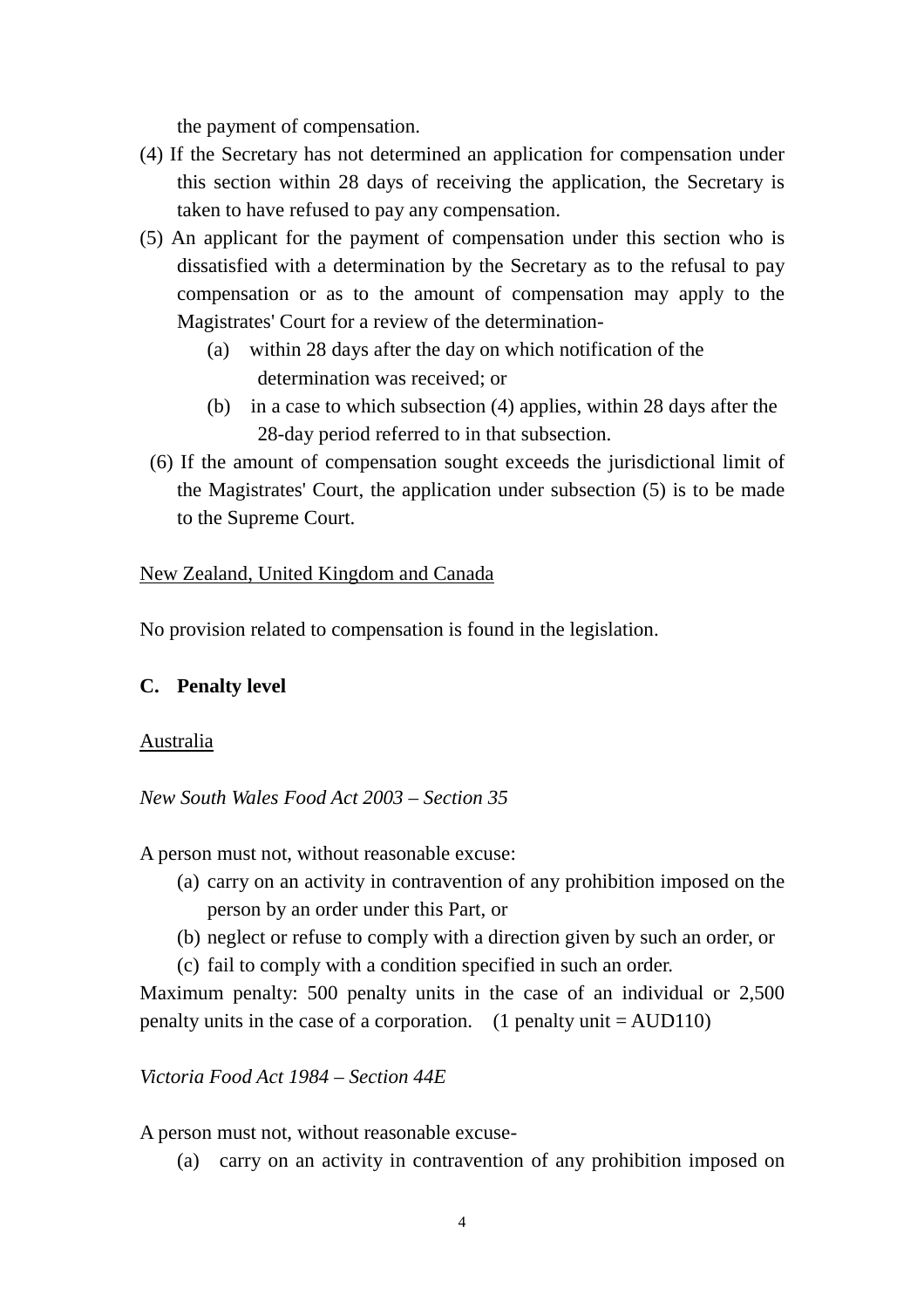the person by an order under this Part; or

- (b) neglect or refuse to comply with a direction given by such an order; or
- (c) fail to comply with a condition specified in such an order.

Penalty: AUD40,000 in the case of an individual or AUD200,000 in the case of a corporation.

## New Zealand

#### *New Zealand Food Act 1981 – Section 28*

Every person who commits any offence against this Act for which no penalty is provided elsewhere than in this section is liable to imprisonment for a term not exceeding 3 months or a fine not exceeding NZD2,000, and, if the offence is a continuing one, to a further fine not exceeding NZD100 for every day or part of a day during which the offence has continued.

## United Kingdom

…

…

### *United Kingdom General Food Regulations 2004 - Regulation 4 and 5*

4. Any person who contravenes or fails to comply with any of the following provisions of Regulation (EC) No. 178/2002 shall be guilty of an offence —

(d) Article 19 (responsibilities for food : food business operators).

- 5. (1) A person guilty of an offence under regulation 4 shall be liable
	- (a) on conviction on indictment, to a fine or to imprisonment for a term not exceeding two years or to both;
	- (b) on summary conviction, to a fine not exceeding the relevant amount or to imprisonment for a term not exceeding six months or to both.
	- (2) In paragraph  $(1)$  "the relevant amount" means
		- (b) in any other case, the statutory maximum. (currently GBP5,000)

#### *United Kingdom Food Safety Act 1990 – Section 35*

(2) A person guilty of any other offence under this Act shall be liable—